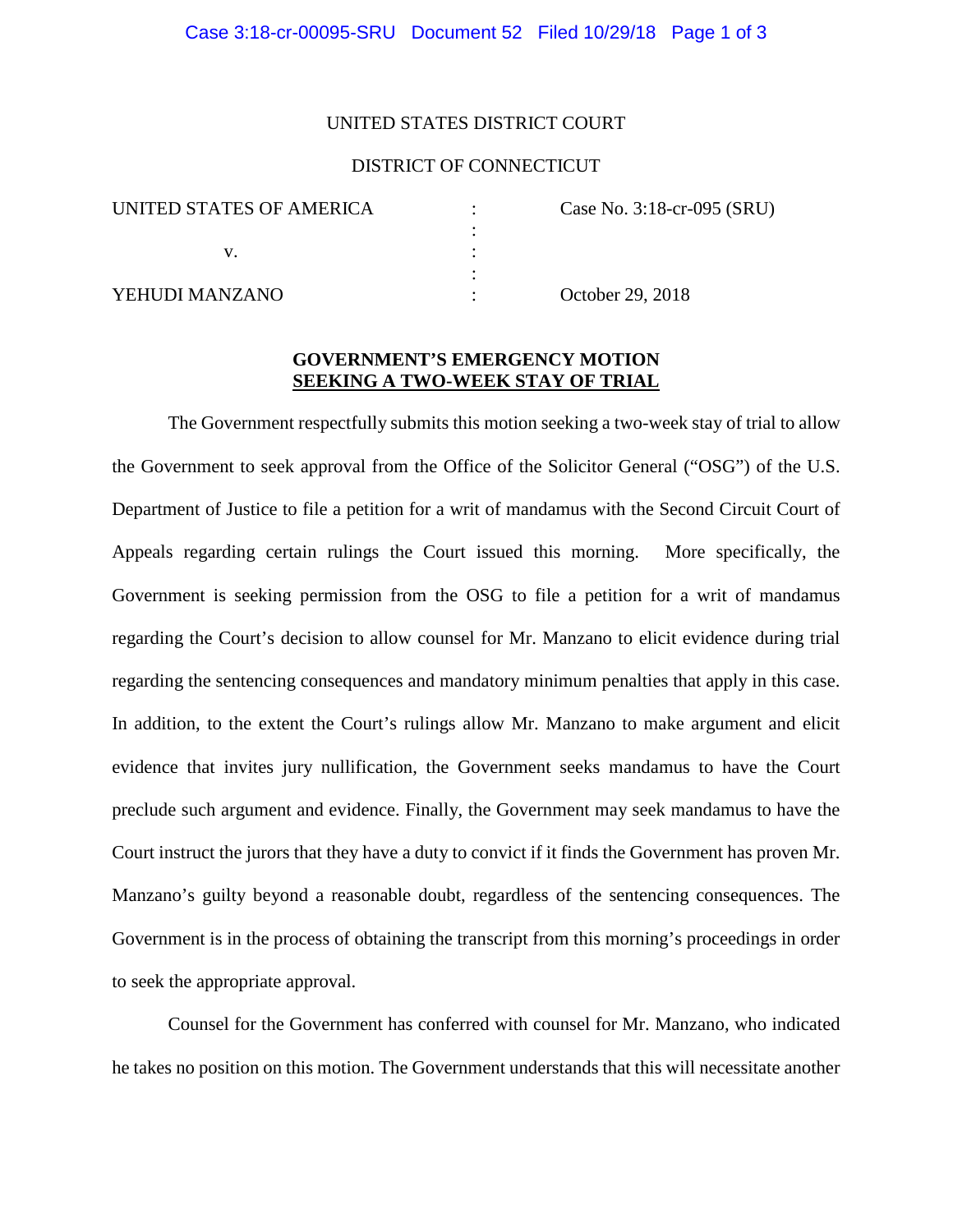jury selection, but in light of the significant issues involved, the Government believes a stay is necessary.

### **CONCLUSION**

For the forgoing reasons, the Government respectfully requests that the Court grant a two-

week stay of trial.

Respectfully submitted,

JOHN H. DURHAM UNITED STATES ATTORNEY

*/s/ Neeraj N. Patel*  NEERAJ N. PATEL ASSISTANT UNITED STATES ATTORNEY Federal Bar No. phv04499 157 Church Street, 25<sup>th</sup> Floor New Haven, CT 06510 Tel.: (203) 821-3700 / Fax: (203) 773-5376 Email: [neeraj.patel@usdoj.gov](mailto:neeraj.patel@usdoj.gov)

*/s/ Sarah P. Karwan*  SARAH P. KARWAN ASSISTANT UNITED STATES ATTORNEY Federal Bar No. ct22911 157 Church Street, 25<sup>th</sup> Floor New Haven, CT 06510 Tel.: (203) 821-3700 / Fax: (203) 773-5376 Email: [sarah.p.karwan@usdoj.gov](mailto:sarah.p.karwan@usdoj.gov)

# **CERTIFICATE OF SERVICE**

I hereby certify that on October 29, 2018, a copy of the foregoing document was filed electronically and served by mail on anyone unable to accept electronic filing. Notice of this filing will be sent by e-mail to all parties by operation of the Court's electronic filing system or by mail to anyone unable to accept electronic filing as indicated on the Notice of Electronic Filing. Parties may access this filing through the Court's CM/ECF System.